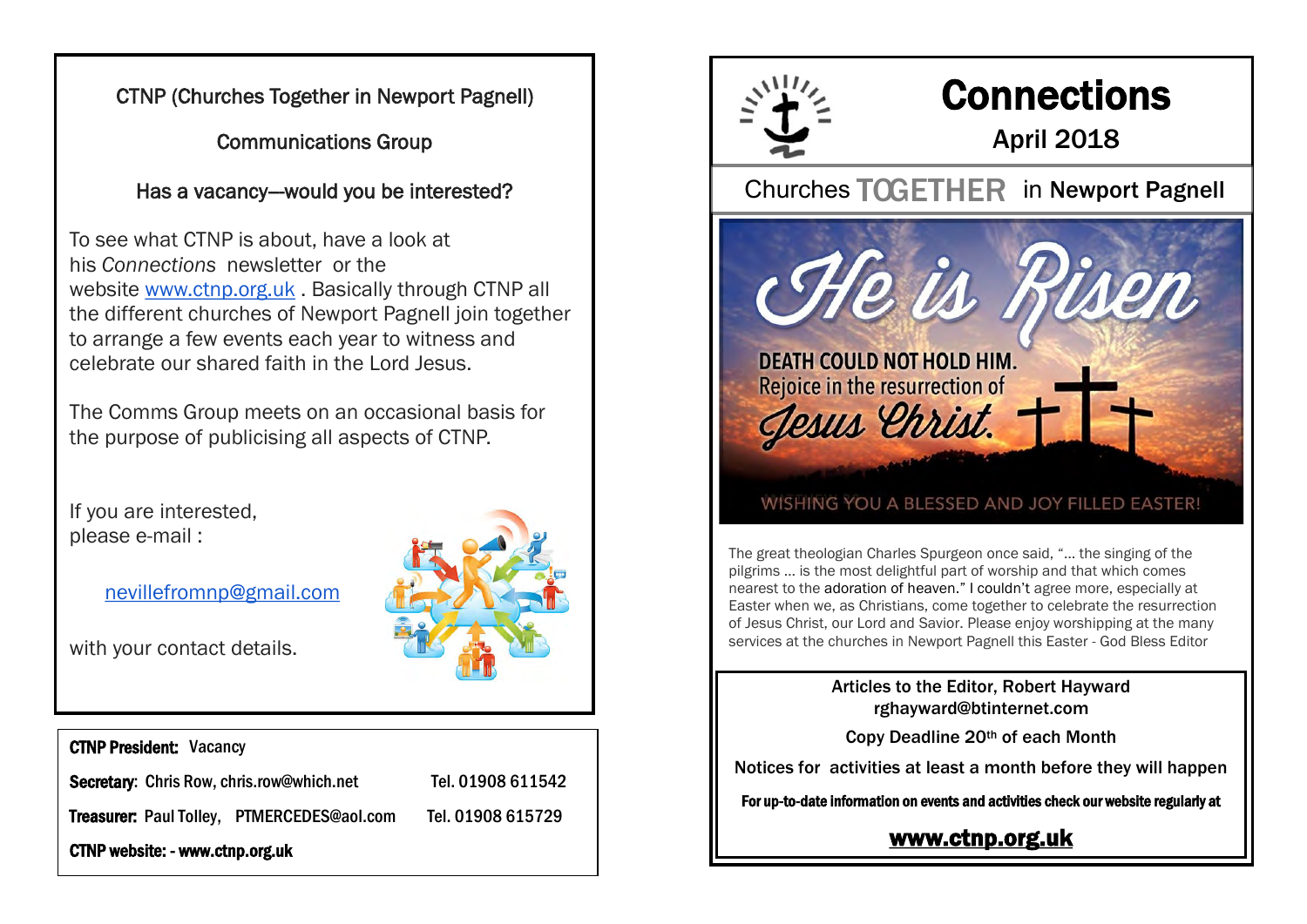#### **Editors Item**

My fondest Easter memories are centred around singing together as a church congregation. I can remember the church being filled with Spring flowers and the girls decked out in pastel-coloured Easter dresses some also wearing their Easter Bonnets. But more than anything, I recall everyone's voice being raised to God in worship, praising Him for sending His Son to die for our sins. Including my own.

Here are some quotes I love by famous Christian folk:

Do all the good you can, by all the means you can, in all the ways you can, in all the places you can, at all the times you can, to all the people you can, as long as ever you can . *John Wesley*

True conversion means turning not only from sin but also from depending on selfmade righteousness. Those who trust in their own righteousness for conversion hide behind their own good works. This is the reason that self-righteous people are so angry with gospel preachers, because the gospel does not spare those who will not submit to the righteousness of Jesus Christ! *George Whitfield*

You have not lived today until you have done something for someone who can never repay you. *John Bunyan*

When we believe that God hears us, it is but natural that we should be eager to hear Him. Only from Him can come the word which can speak peace to troubled spirits; the voices of men are feeble in such a case, a plaster far too narrow for the sore; but God's voice is power, He speaks and it is done, and hence when we hear Him our distress is ended. *Charles Spurgeon*

O for a thousand tongues to sing my great Redeemer's praise, the glories of my God and King, the triumphs of his grace! *Charles Wesley*

God proved His love on the Cross. When Christ hung, and bled, and died, it was God saying to the world, 'I love you. *Billy Graham*

Our Lord has written the promise of resurrection, not in books alone but in every leaf of springtime *Martin Luther*

Our old history ends with the cross; our new history begins with the resurrection *Watchman Nee*

### New CTE General Secretary appointed

The Revd Dr Paul Goodliff has been appointed as the new General Secretary of Churches Together in England.

Speaking of his appointment, Paul says, 'At a time of renewed commitment to the ecumenical process, with a more missional focus to the work as Churches Together in England, I am looking forward



immensely to participating in this new chapter of the ecumenical life in England. It is a privilege to be able to offer some leadership to this process, as together CTE serves the churches of this land. I hope to prayerfully encourage the whole church of Jesus Christ to 'move in the Spirit as we are called to transformative discipleship', to echo the theme of the very recent WCC Commission for World Mission and

Evangelism Conference held in Arusha, Tanzania, and which I attended as a delegate.' As the ecumenical movement in England embraces the mission of God to make Christ known in word and deed, I am certain we discover more of what that that transformative discipleship means together than when we do so alone, always trusting in the gracious enabling of the Holy Spirit'.

Dr Goodliff will take up his appointment in September. This follows the retirement of the present General Secretary, the Revd Dr David Cornick, who says, 'It is very good news indeed that the leadership of CTE will be in such capable hands as the churches of England build on their excellent relationships and reflect on ways in which they can collaborate in mission together.'

Paul is presently co-minister of Abingdon Baptist Church, having served previously as General Superintendent of the Baptist Union's Central Area, and then as the Baptist Union's Head of Ministry.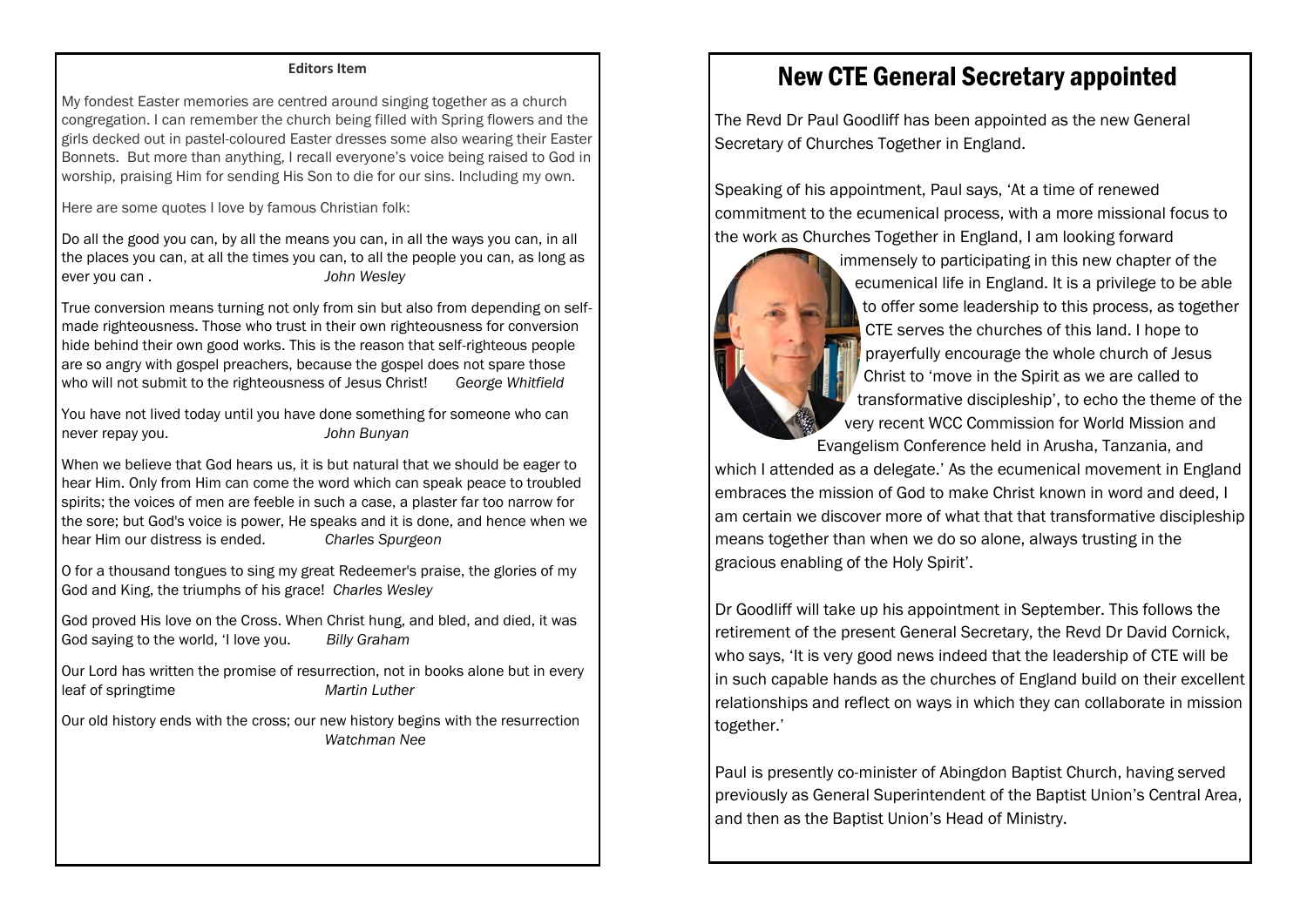### Easter Good News

There were only a few years of public teaching and healing before Jesus faced the challenges and trials in Jerusalem which led to his death in the crucifixion. The events remembered at Easter.



Those years of public life were a working example of how to behave and relate to people whilst keeping in harmony and communication with a loving God. How it could be done in this world, in the here and now, despite the troubles and obstacles of day-to-day life. Jesus never said a wave of a magic wand would instantly fix everything in this life; although Jesus did promise that the way was to follow his way his example. And Jesus never ceased healing people; to help each one along their individual live path. But he didn't fix their whole lives.

Each person has to bring God's influence into this world themselves, with God's help; listening to the still small voice within. Rather than ask why Jesus went through the Easter confrontations (for which mountains of theology have been written), look at how he approached them; Jesus' behaviour and responses as examples of how to approach conditions of extreme injustice. Jesus faced the confrontations directly, but also accepted the consequences calmly, and without resistance and violence.

Throughout the events of the Easter story Jesus remained true to his convictions, but also stayed calm and composed, no sign of anger when falsely accused, and under the extreme physical pain of his treatment. His response was not about anger, violence, retaliation or revenge. Although our difficulties may not be as great as these, we can try the same approach.

The good news is that the loving God is always near each one of us; but there is still work for each of us to do; we each have to choose to be open to hear and be aware of that support and guidance; and even more, we then have to act on that communication in whatever big or small way applies in our day-to-day lives.

Take courage and hope from whichever of Jesus' examples most speaks to a specific current situation; and with God's help look for the way forward; it is a work in progress, not an instant fix., but certainly worth a try!

# Newport Pagnell Methodist Church Teapot & Sing

# Monday 9th April 2018 1.30 to 2.30pm

Come and join us to sing a few well known favourite hymns whilst enjoying a cup of tea or coffee

A Dementia friendly time where everyone can relax